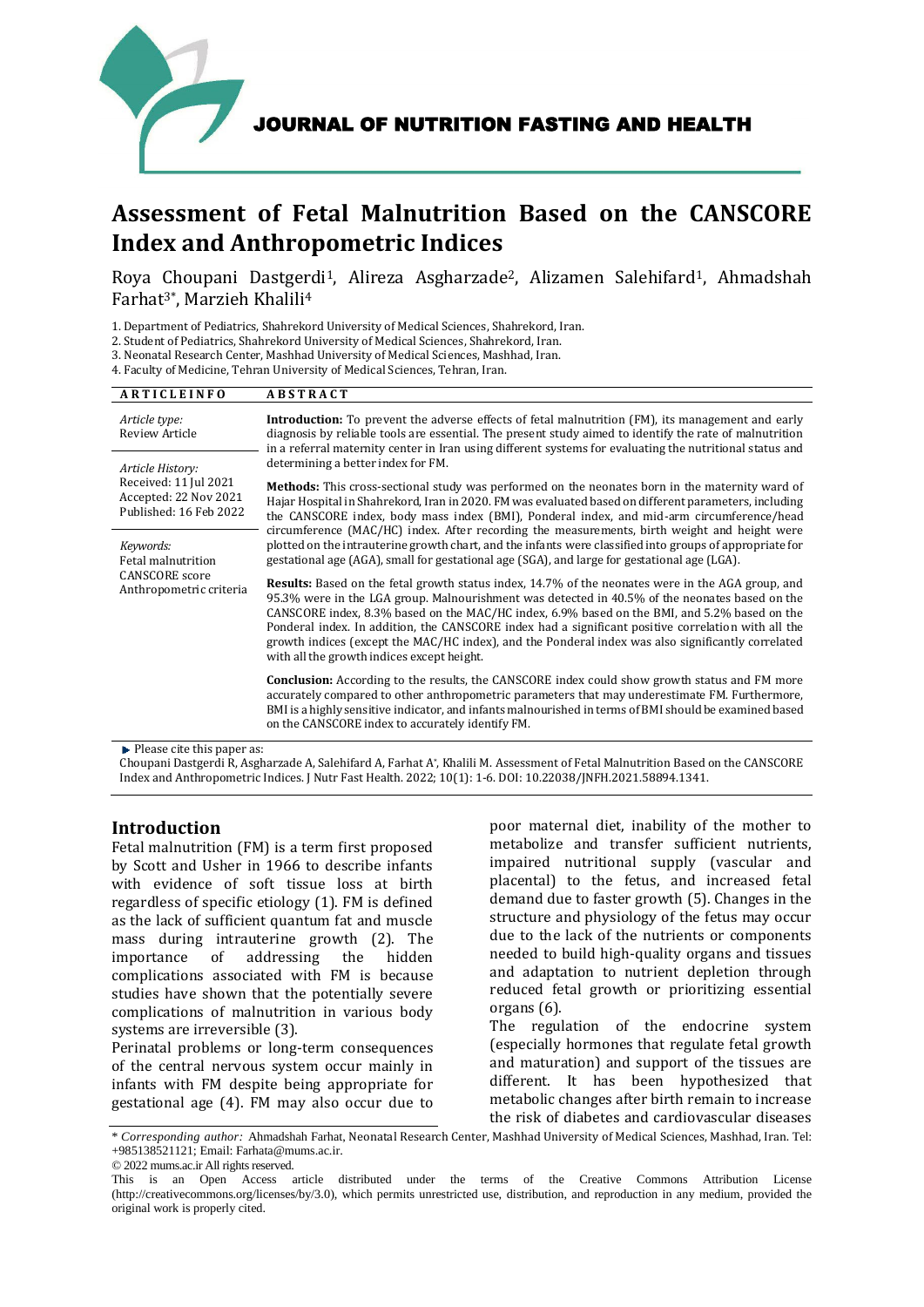in the future, especially in the presence of additional stressors in later life stages (e.g., obesity and sedentary lifestyle) [\(7,](#page-5-2) [8\)](#page-5-3). Overall, an infant who is not properly nourished during the intrauterine growth period is at the risk of shortterm and long-term complications after birth, which adversely affect the growth, intelligence, and overall health of the neonate. To prevent these consequences and have healthier infants and future adults, it is crucial to diagnose the symptoms of infant malnutrition properly and provide treatment to high-risk infants immediately. The management of these neonates at birth may reduce complications and improve their survival.

Congenital malnutrition is assessed using various systems, including anthropometric indices, fitness indices (e.g., Ponderal index, head-to-toe ratio, chest circumference, mid-arm circumference, mid-arm-to-head circumference), body mass index (BMI), and the CANSCORE index, which is a scoring system based on nine 'superficial' and readily detectable signs of malnutrition in newborns [\(9\)](#page-5-4). Several studies have used these criteria, and some have suggested the CANSCORE index to be a more accurate measure of the nutritional status for infants compared to the birth weight index for gestational age. The CANSCORE index could also identify the infants who are small for gestational age (SGA) but not malnourished [\(10,](#page-5-5) [11\)](#page-5-6). Although this score is recognized as the primary standard of diagnosis, it is a time-consuming method and requires adequate staffing and appropriate skills to perform the required examinations on all infants and provide equal grading [\(12\)](#page-5-7). Although the CANSCORE index appears to be a more appropriate tool for the assessment of infant nutrition, studies have shown that the Ponderal index (PI) and BMI are simple and common tools for the examination of FM in infants, as well as more reliable diagnostic markers of FM compared to the CANSCORE index [\(13\)](#page-5-8).

In this study, we intended to identify the prevalence rate of FM in newborns in a maternity ward using various systems for evaluating the nutritional status and determining a better index for FM. Our findings could contribute to the identification of an appropriate screening method to detect primary malnutrition in infants and prevent the complications of FM. The best screening method found in this study can be

proposed to the governing health authorities to be implemented in national guidelines and routine maternity checklists.

The present study aimed to compare the nutritional status of the neonates born in a referral maternity ward based on the CANSCORE index and anthropometric indices.

#### **Materials and Methods**

This cross-sectional study was performed on 363 neonates born in the maternity ward of Hajar Hospital in Shahrekord, Iran in 2020. The inclusion criteria were term infants (gestational age>37 weeks based on modified Ballard date and score), age of <48 hours, and no medical complications or congenital anomalies. The exclusion criteria of the study were as follows: 1) multiple births; 2) requiring NICU care; 3) neonates of mothers with gestational diabetes and 4) neonates of mothers with unreliable estimates of gestational age.

Based on similar studies, assuming that the prevalence of malnutrition in infants is equal to 40%, and considering 95% confidence interval and 5% accuracy, the sample size of the study was determined to be 368 using the following formula [\(14\)](#page-5-9):

#### *P = (40% d=5%) N = Z²p(1-p)/d² = 368*

The study protocol was approved by the Ethics Committee of Shahrekord University of Medical Sciences (ethics code: IR.SKUMS.REC.1398.144). After obtaining written consent from the legal guardians, the infants were weighed at birth by an experienced nurse using a Misaki scale (made in Japan) with an accuracy of 50 grams. Neonatal height and head circumference (HC) were also measured using a standard tape, and arm circumference was measured using a non-stretch tape at the midpoint of the arm. After recording the mentioned measurements, birth weight and height was plotted on the intrauterine growth chart, and the infants were classified into groups of appropriate for gestational age (AGA), SGA, and large for gestational age (LGA).

According to the Alexander nomogram, infants weighing less than 10 percentile are SGA, and infants weighing 10-90 percentile are AGA. Based on the study by Soundarya et al., mid-arm circumference/head circumference (MAC/HC) index with the cutoff point of 27 was used to determine malnutrition [\(13\)](#page-5-8). In addition, BMI was calculated by dividing the weight (kg) by squared height (m), and the cutoff point of <11.2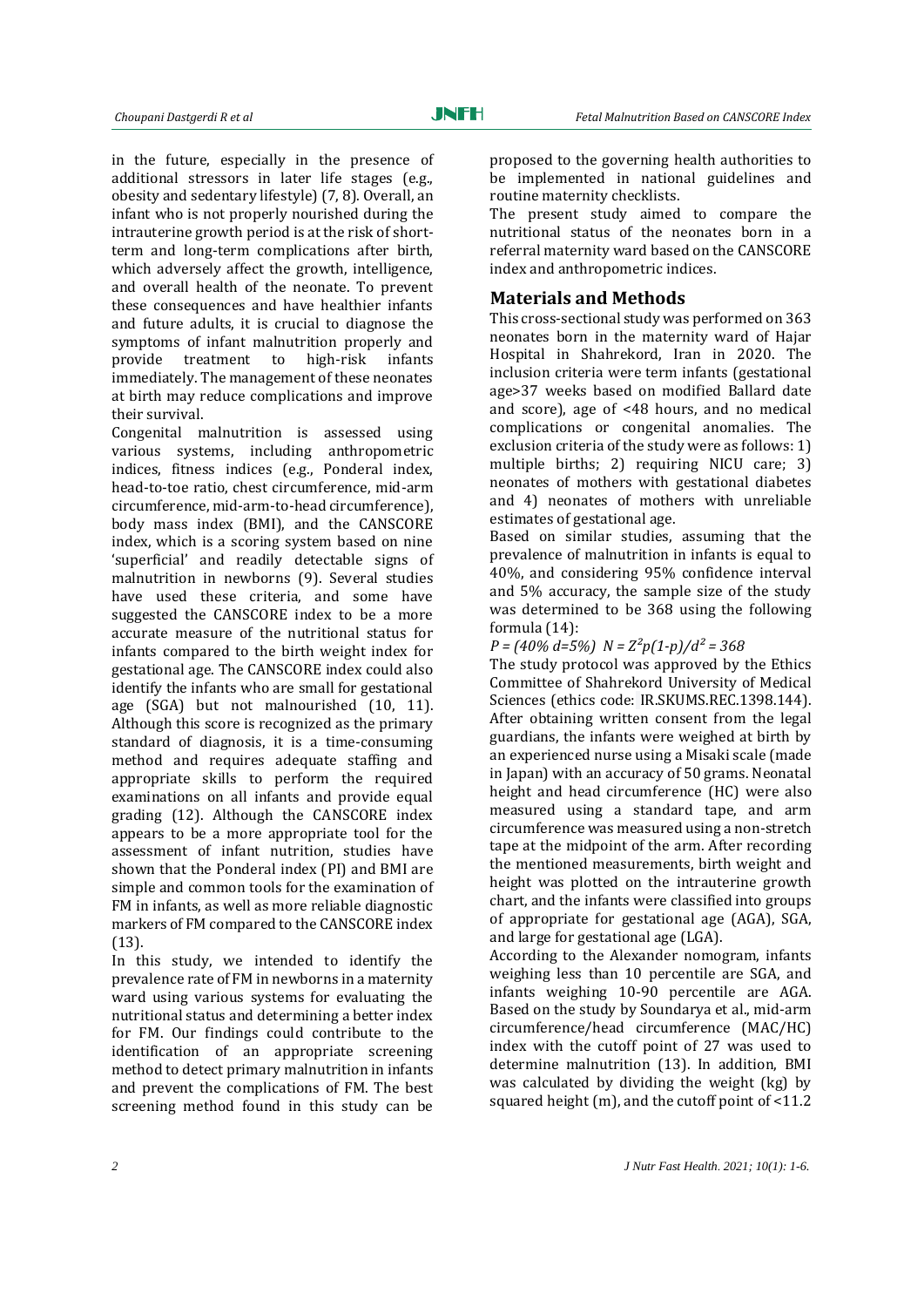kg/m<sup>2</sup> was considered the malnutrition index. The PI was also determined by calculating the ratio of weight to the cubic length, and the score of  $\langle 2.2 \rangle$  g/cm<sup>3</sup> was considered the malnutrition index [\(15\)](#page-5-10).

To assess the status of clinical nutrition, the CANSCORE scoring system was employed.

In the CANSCORE system, the physical factors of nine infants were assessed during the examination, and four states (worst to best) were defined for each factor. In this regard, the worst state was scored one, and the best state was scored four. Therefore, the lowest and highest possible scores for each infant were nine and 36, respectively. An infant with the CANSCORE index of less than 25 was diagnosed with FM [\(16\)](#page-5-11).

Nine signs for the clinical assessment of nutritional status in newborns (CANSCORE index) include hair (large amount, straight, and soft hair that is easily styled [4], less hair [some straight 'staring' hair] [3], still thinner [more straight, 'staring' hair that does not brush] [2]), cheeks (progression from full buccal pads and round face [4] to significantly reduced buccal fat, with a narrow, flat face [1]), neck and chin (double/triple chin fat fold, neck not evident [4] to thin chin, no fat fold, neck with loose wrinkled skin [very evident] [1]), arms (fullness, cannot lift the skin [4], slightly thin arms, check on the

pressure of hands, accordion-like folds may form [3], thinner arm with more accordion-like folds [2], very limited fat, significant accordion-like folds [1]), legs (like arms), back (different to grasp and left skin in the interscapular area [4] to loose skin easily lifted in a thin-fold from the interscapular area [1]), buttocks (full, round gluteal fat pads [4], slightly reduced fat [3], significantly reduced fat with wrinkles [2], fat disappears, loose skin over the upper posterior thigh as well [1]), chest (full found ribs not seen (4); to progressively prominence of the ribs with an obvious loss of the intercostal tissue [1]), and abdomen (fullness, thick subcutaneous fat [4], slightly reduced fat [3], abdominal wall thinning, may form accordion-like folds [2], boat-shaped abdomen, loose skin, may form accordion-like folds [1]) [\(10,](#page-5-5) [17\)](#page-5-12).

Data analysis was performed in SPSS version 22 (IBM Corp. Released 2013, Armonk, New York) using descriptive statistics to describe the data, including mean and standard deviation (SD) for the quantitative variables and frequency and percentages for the categorical variables. To assess the correlations between the studied parameters, the Pearson's or Spearman's correlation-coefficients were used. In all the statistical analyses, the P-value of less than 0.05 was considered significant.

| <b>Table 1.</b> Neonatal growth indices in Hajar Hospital, Shahrekord (2020) |                |                |                   |  |  |  |  |
|------------------------------------------------------------------------------|----------------|----------------|-------------------|--|--|--|--|
| Index                                                                        | <b>Minimum</b> | <b>Maximum</b> | Mean±SD           |  |  |  |  |
| Weight (gr)                                                                  | 2000           | 4400           | 3126±426          |  |  |  |  |
| Height (cm)                                                                  | 43             | 56.0           | $49.2 \pm 1.81$   |  |  |  |  |
| Head circumference (cm)                                                      | 31             | 38.5           | $34.6 \pm 1.20$   |  |  |  |  |
| Chest circumference (cm)                                                     | 28             | 37.0           | $32.7 \pm 1.60$   |  |  |  |  |
| Arm circumference (cm)                                                       | 8              | 14.0           | $10.7 \pm 1.13$   |  |  |  |  |
| Arm to head circumference (cm)                                               | 0.24           | 0.38           | $0.31 \pm 0.029$  |  |  |  |  |
| Body mass index $\frac{\text{kg}}{m^2}$                                      | 9.05           | 16.4           | $12.86 \pm 1.24$  |  |  |  |  |
| Head circumference to height (cm)                                            | 0.65           | 0.78           | $0.703 \pm 0.024$ |  |  |  |  |
| Ponderal index                                                               | 1.93           | 3.37           | $2.61 \pm 0.24$   |  |  |  |  |
| CANSCORE index                                                               | 15             | 38.0           | $26.02 \pm 4.23$  |  |  |  |  |

**Table 2.** Frequency of malnutrition based on neonatal growth indices in Hajar Hospital, Shahrekord (2020)

| Index                     | . .<br><b>Cutoff value</b> | Frequency (%)            |
|---------------------------|----------------------------|--------------------------|
| Birth weight (gr)         | AGA<br>LGA                 | 17(4.7)<br>342 (95.3)    |
| CANSCORE index            | <25<br>$\geq$ 25           | 147 (40.5)<br>216 (59.5) |
| Arm to head circumference | < 0.27<br>$\ge 0.27$       | 30(8.3)<br>333 (91.7)    |
| Body mass index $(kg/m2)$ | $\leq 11.2$<br>>11.2       | 25(6.9)<br>338 (93.1)    |
| Ponderal index            | $\leq 2.2$<br>>2.2         | 19(5.2)<br>344 (94.8)    |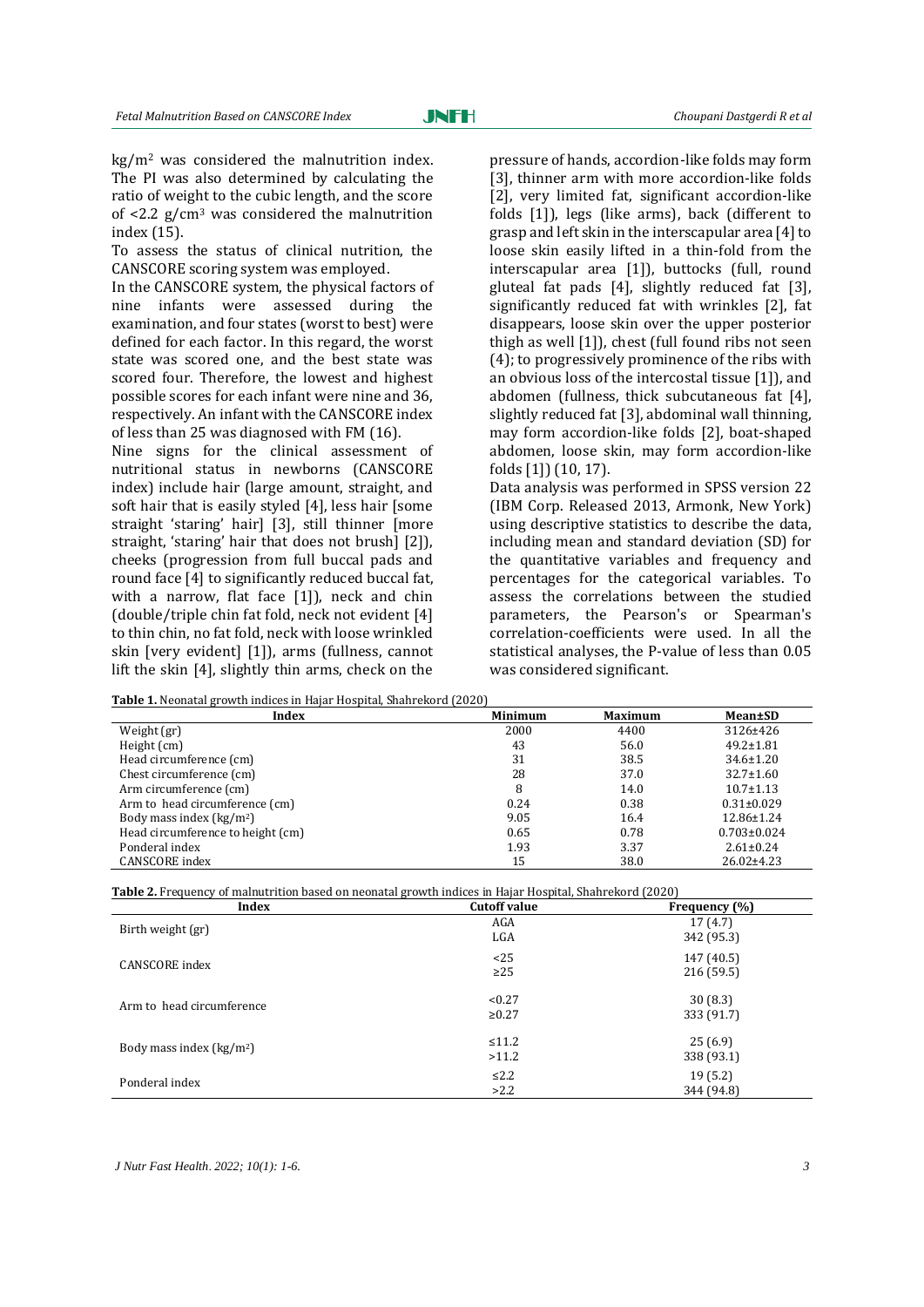JNFH

*Choupani Dastgerdi R et al Fetal Malnutrition Based on CANSCORE Index*

**Table 3.** Spearman correlation coefficient of CANSCORE and Ponderal indices with other neonatal growth indices

| <b>Growth index</b>          | <b>CANSCORE</b> index |         | <b>Ponderal Index</b> |         |
|------------------------------|-----------------------|---------|-----------------------|---------|
| Weight                       | 0.728                 | < 0.001 | 0.580                 | < 0.001 |
| Height                       | 0.546                 | < 0.001 | $-0.056$              | 0.289   |
| Head circumference           | 0.487                 | < 0.001 | 0.266                 | < 0.001 |
| Chest circumference          | 0.661                 | < 0.001 | 0.461                 | < 0.001 |
| Arm circumference            | 0.627                 | < 0.001 | 0.431                 | < 0.001 |
| Arm to head circumference    | 0.525                 | < 0.001 | 0.381                 | < 0.001 |
| Body mass index              | 0.623                 | < 0.001 | 0.910                 | < 0.001 |
| Head circumference to height | $-0.059$              | 0.265   | 0.354                 | < 0.001 |

## **Results**

In total, 363 infants were studied, including 188 boys (51.8%), and the remaining were girls. Based on the fetal growth status index, 17 neonates (4.7%) were in the AGA group, 342 (95.3%) were in the LGA group. Malnourishment was detected in 40.5% of the neonates based on the CANSCORE index, 8.3% based on the MAC/HC index, 6.9% on the BMI, and 5.2% based on the PI (tables 1 & 2). Table 3 shows the correlation-coefficients of the CANSCORE index and PI with the other growth indices. Accordingly, the CANSCORE score had a significant positive correlation with all the growth indices, except the head-to-toe ratio (P<0.001). In addition, the PI had a significant positive association with all the growth indices, except height (P<0.001).

## **Discussion**

The present study aimed to assess and compare the nutritional status of infants born in Hajar Hospital maternity ward based on the CANSCORE index and anthropometric indices in 2020. In total, 363 infants were studied, and the rate of FM was estimated at 40.5%, 8.3%, 6.9%, and 5.2% based on the CANSCORE scoring system, arm-to-head circumference ratio, BMI, and PI, respectively. Furthermore, the CANSCORE index was considered a more reliable and accurate measure of FM comparatively. In line with our findings, the study by Singh evaluated FM and its ratio between AGA and SGA infants using the CANSCORE index, reporting that the CANSCORE index may be a simple clinical indicator for the detection of FM and prediction of the associated neonatal complications without the need for advanced equipment [\(14\)](#page-5-9).

In a study conducted by Lakkappa et al. (2018) on single-term infants born in a reference hospital, 8% of the infants were SGA, and 92% were AGA. In the mentioned study, the prevalence of malnutrition based on the

CANSCORE index was estimated at 21%, while it was 4% based on the PI, and 5.6% based on the MAC/HC index [\(18\)](#page-5-13). In another study performed by Soundarya et al. (2012) [\(15\)](#page-5-10) on 300 full-term and single twins, 23% of the infants were SGA, and 77% were AGA or LGA. When these SGA neonates were assessed based on the care assessment need (CAN) score, 23% (n=16) were observed to be well-nourished, while 8.2% of the AGA newborns (n=19) presented with clinical signs of malnutrition, which was considered statistically significant. In the mentioned research, 26% of the malnourished neonates (n=78) based on the PI were clinically wellnourished after evaluation based on the CANSCORE index, and 39.7% (n=31) were also clinically well-nourished. The remaining infants with a normal PI (11.2%; n=25) were reported to have severe malnutrition. According to Soundarya, FM is optimally detected by the CAN Score, and BMI could also be a reliable screening tool to diagnose malnutrition when used in conjunction with the PI.

In another study conducted by Adebami et al. (2008) [\(19\)](#page-5-14), 442 full-term infants were examined, and 44 cases (10.8%) were SGA, 381 cases (86.2%) were AGA, and 13 cases (3%) were LGA. Based on the PI index, 36 infants (8.1%) were malnourished, while based on the CANSCORE index, 83 infants (18.8%) were considered malnourished. In most of the studies in this regard, the prevalence of malnutrition has been reported to be higher based on the CANSCORE index compared to other growth indices, such as the PI, BMI, and MAC/HC. Therefore, it could be inferred that compared to other growth indices, the CANSCORE index could detect FM in a larger number of infants, especially those who have not been identified by other methods. Moreover, the CANSCORE index could identify the infants who are SGA but not malnourished. In this regard, Singhal reported that based on the CANSCORE index, 8% of AGA infants and 23.2% of SGA infants were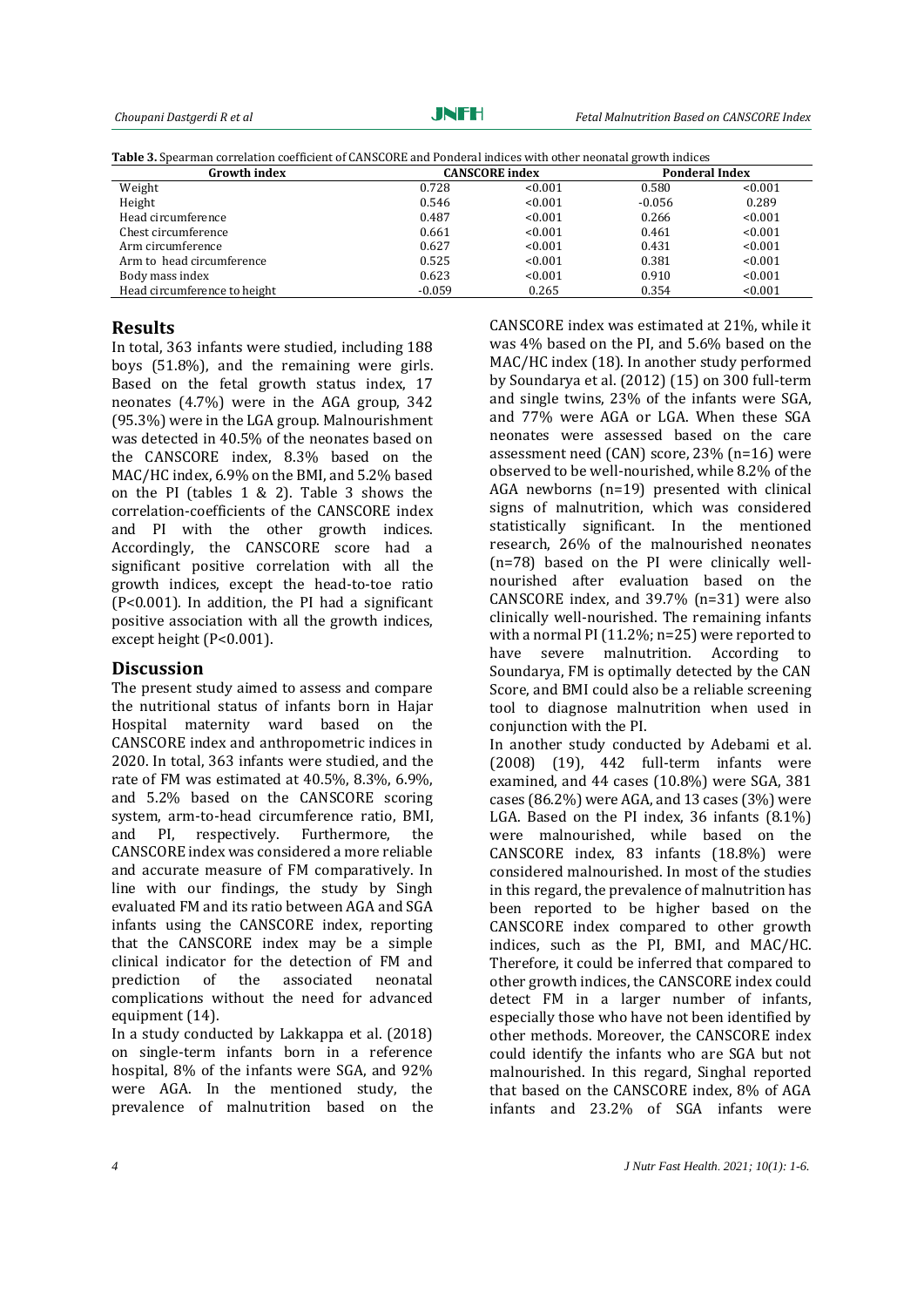malnourished. In the mentioned study, the CANSCORE index also detected malnutrition in 65% of the neonates with the PI of less than 2.2 [\(17\)](#page-5-12).

Our findings are inconsistent with the study by Ezenwa, which aimed to determine the incidence of FM based on the CAN score and compare nutritional assessment with anthropometry. According to the results of the mentioned study, FM was highly prevalent in premature infants, and the BMI and PI were considered simple and easy tools for the assessment of FM in premature infants. These indices were also reported to be a better benchmark for the detection of FM in premature infants compared to the CANSCORE index [\(13\)](#page-5-8).

In the present study, the CANSCORE index was most significantly correlated with birth weight, chest circumference, arm circumference, and BMI. In a study by Adebami et al. [\(19\)](#page-5-14), the mean weight, MAC, and PI of CANSCORE-malnourished infants were significantly lower compared to those without malnutrition. Although the mean head circumference and height of the malnourished infants were lower in the mentioned study, the differences were not considered statistically significant.

In the current research, the PI had the most significant correlation with BMI, which is not unexpected considering that the weight-toheight ratio is measured in both scales. On the other hand, the correlation of the PI with the other growth indices was less significant compared to the CANSCORE index, which implied that the CANSCORE index could indicated the growth status and malnutrition of the fetus more accurately.

In general, FM is highly prevalent at birth (especially in developing countries) and could be detected regardless of natural anthropometric indices. The CANSCORE index could be used as an alternative method to identify and manage FM in low-resource areas, especially in developing countries. The CANSCORE index is a simple and easy approach to assessing malnutrition compared to other complex methods. Moreover, it is easy to understand and perform by using Figural rating scales for measurement. [\(16\)](#page-5-11). Since the rate of FM at birth is high and regardless of the natural anthropometric indices of neonates, the accuracy of the CANSCORE index could be enhanced with time and by using specialized techniques to diagnose the

nutritional complications of infants and recommend the necessary treatment.

#### *Limitations of the Study*

The most important limitation of this study was a lack of cooperation on behalf of some of the parents despite the tact of the research team and their specialized opinions. Consequently, the implementation of the plan in all the phases was minimized.

## **Conclusion**

According to the results, the CANSCORE index was significantly correlated with growth indices and could identify a larger number of malnourished infants. Furthermore, it is considered more accurate in showing the growth status and malnutrition of the fetus compared to other anthropometric indices, which may underestimate FM. The CANSCORE index is also a simple and appropriate clinical indicator for the detection of FM and preventing its complications. It may also have the potential to predict the complications caused by FM without the need for complex equipment. Therefore, it is recommended that such an advantageous technique be employed in developing counties such as Iran.

## **Acknowledgments**

Hereby, we extend our gratitude to the Clinical Research Development Unit of Hajar Hospital, affiliated to Shahrekord University of Medical Sciences in Shahrekord, Iran for their support, cooperation, and assistance throughout this research project.

## **References**

<span id="page-4-0"></span>1.Fall CH. Fetal malnutrition and long-term outcomes. Maternal and Child Nutrition: The First 1,000 Days. 74: Karger Publishers. 2013;11-25.

<span id="page-4-1"></span>2.Kim S, Fleisher B, Sun JY. The Long-term health effects of fetal malnutrition: Evidence from the 1959– 1961 China great leap forward famine. J Health Econ. 2017; 26 (10):1264-77.

<span id="page-4-2"></span>3.Han T, Jiang W, Wu H, Wei W, Lu J, Lu H, et al. Fetal malnutrition is associated with impairment of endogenous melatonin synthesis in pineal via hypermethylation of promoters of protein kinase C alpha and cAMP response element‐binding. J Pineal Res. 2021;71(4):e12764.

<span id="page-4-3"></span>4.Yelam B, Merchant S, Yelam J, Tumram NK, Madhura A. Study of adverse perinatal events in full term small for gestational age (SGA) babies with or without fetal malnutrition. J Med Sci Clin Res. 2020;8(1):202-8.